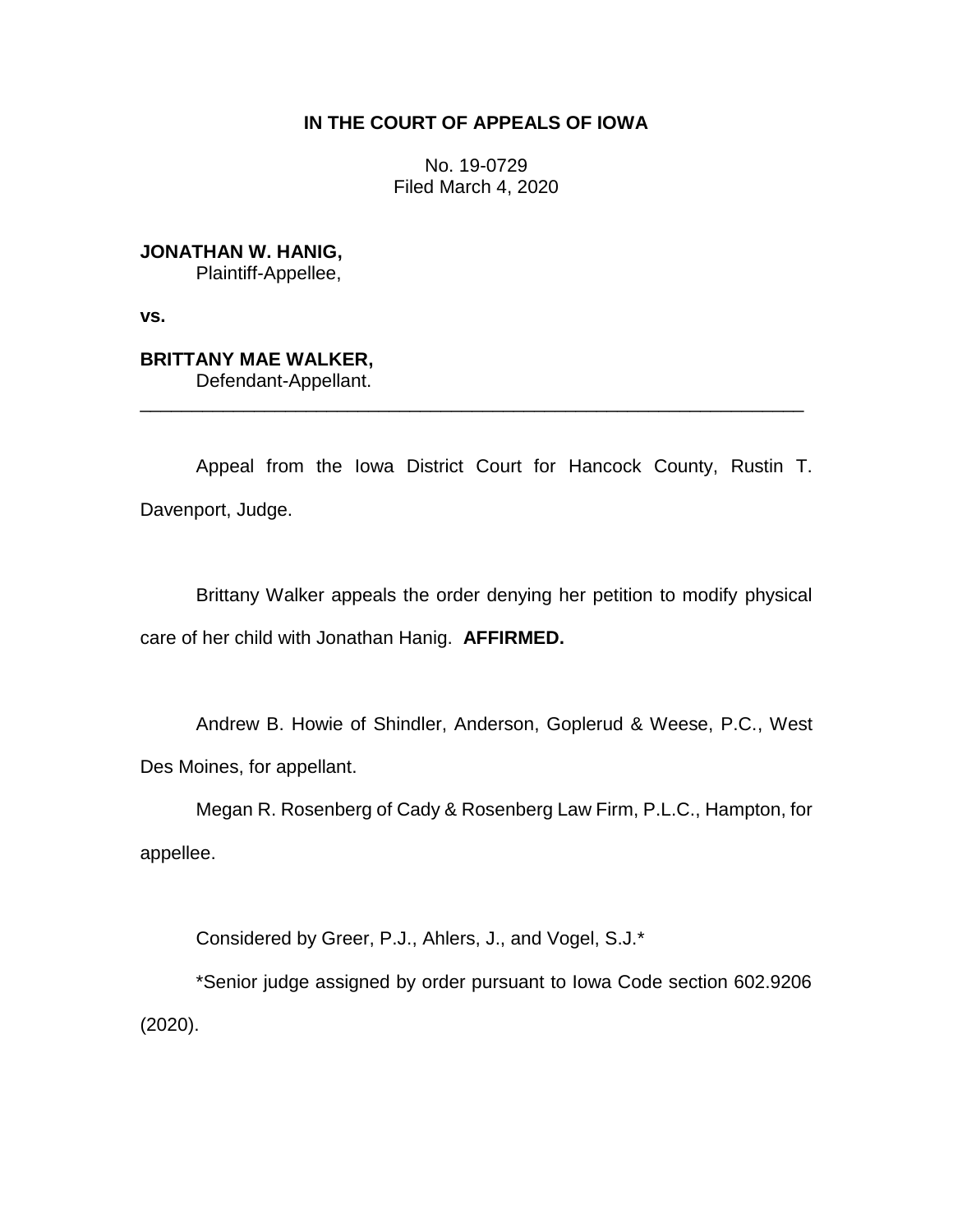## **VOGEL, Senior Judge.**

Brittany Walker appeals the district court's order denying her application to modify physical care of J.H., her child with Jonathan Hanig. She argues the district court should have recognized there was a substantial change in circumstances and placed physical care of J.H. with her. We agree with the court's denial of her application, and we deny both parties' requests for appellate attorney fees.

J.H. was born in 2012. Having never married each other, Hanig previously filed a petition to establish custody and care of J.H. On June 30, 2016, the district court entered its decree granting the parties joint legal custody, placing physical care with Hanig, and ordering visitation with Walker.

On November 9, 2017, Walker filed her petition for modification, seeking physical care of J.H. After a trial held on December 13 and 14, 2018, the district court issued its order on March 15, 2019, finding Walker failed to show a substantial change in circumstances or that she could provide superior care. The court also denied her motion to reconsider. She now appeals.

We review modification actions de novo. *In re Marriage of Hoffman*, 867 N.W.2d 26, 32 (Iowa 2015). "Although we make our own findings of fact, 'when considering the credibility of witnesses the court gives weight to the findings of the trial court' even though we are not bound by them." *Id.* (quoting *In re Marriage of Udelhofen*, 444 N.W.2d 473, 474 (Iowa 1989)). To modify physical care,

the applying party must establish by a preponderance of evidence that conditions since the decree was entered have so materially and substantially changed that the [child's] best interests make it expedient to make the requested change. The changed circumstances must not have been contemplated by the court when the decree was entered, and they must be more or less permanent, not temporary. They must relate to the welfare of the [child]. A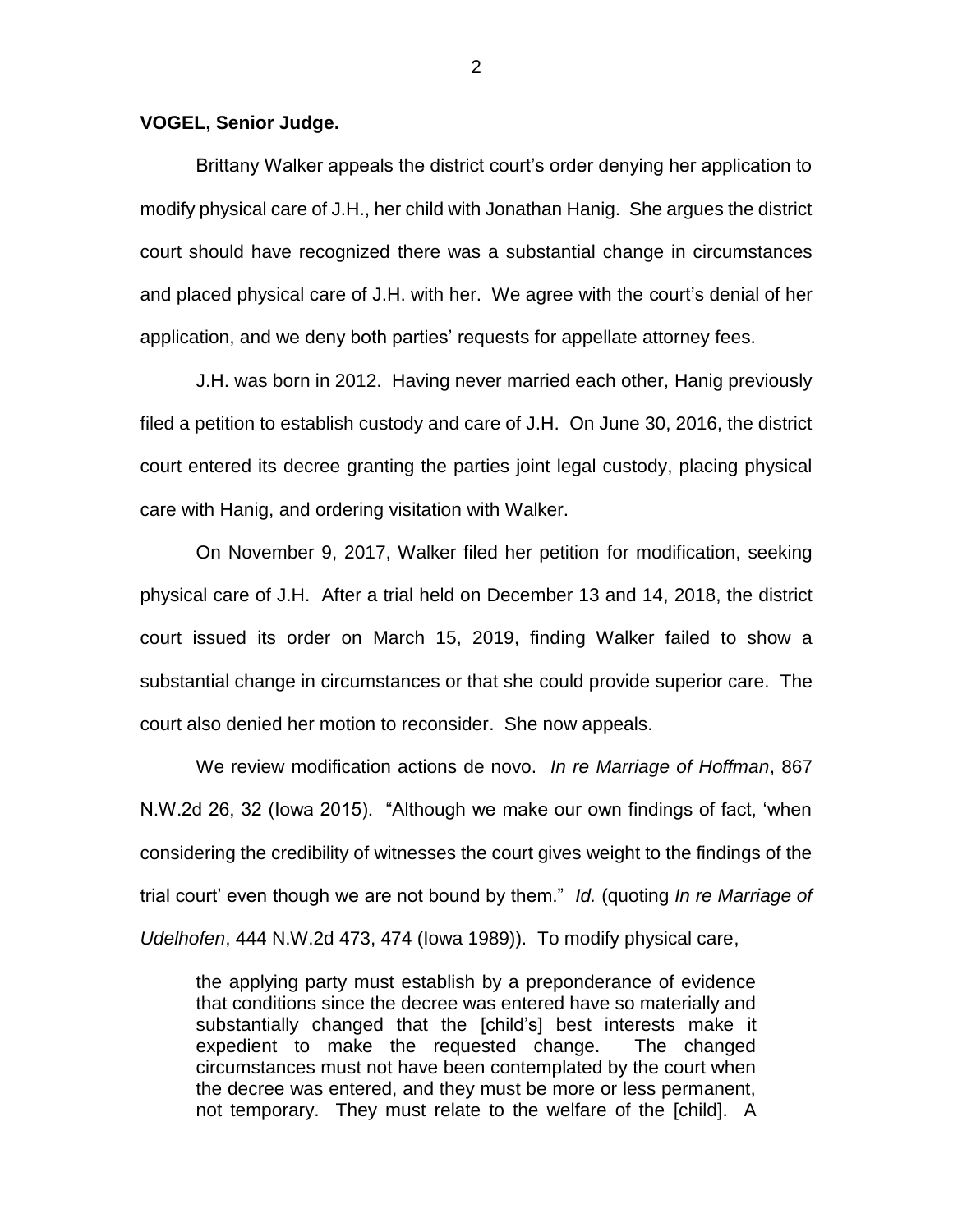parent seeking to take custody from the other must prove an ability to minister more effectively to the [child's] well being.

*Id.* (quoting *In re Marriage of Frederici*, 338 N.W.2d 156, 158 (Iowa 1983)).

In denying Walker's petition, the court reached the following conclusions:

Here the Court does not find that there has been a material and substantial change of conditions that justifies a change in primary physical care. Hostility remains between Hanig and Walker.<sup>[1]</sup> Hanig has not fully included Walker as much as he should in receiving input from her regarding decisions of where [J.H.] should go to school and in which extracurricular activities [J.H.] should be involved. He could be more supportive of Walker as [J.H.'s] mother. Hanig, on the other hand, has demonstrated efforts to co-parent with Walker. There was a lack of evidence that [J.H.] has suffered in Hanig's care.

[J.H.'s] behavior has improved while in Hanig's care.... [J.H.] has thrived in Hanig's care.

The hostility between the parties remains a concern. However, that is not a change of circumstance. The Court continues to believe that Hanig will do a better job of making sure that both parents are involved in [J.H.'s] life than would Walker.

The Court also finds that Walker has not demonstrated she can provide superior care. As noted, [J.H.] is thriving with the care being provided by Hanig. Hanig continues to demonstrate the greater stability in his life. Just as Walker introduced unflattering evidence concerning Hanig, Hanig presented negative evidence concerning Walker. A change in primary physical care would not change the difficulties between Hanig and Walker.

Walker asserts Hanig's failures to communicate and support J.H.'s

relationship with her constitute a change in circumstances. However, the court

was well aware of the parties' difficulties in communicating and co-parenting when

it entered the initial decree, which notes "both parties acted inappropriately towards

each other." As the modification court found, "hostility remains" between the

 $\overline{a}$ 

<sup>&</sup>lt;sup>1</sup> The record includes several audio recordings both parties made, often during exchanges of J.H. These recordings generally support the district court's credibility assessments and observations as to the relationship between the parties. *See Hoffman*, 867 N.W.2d at 32 (considering, without being bound by, the district court's factual findings).